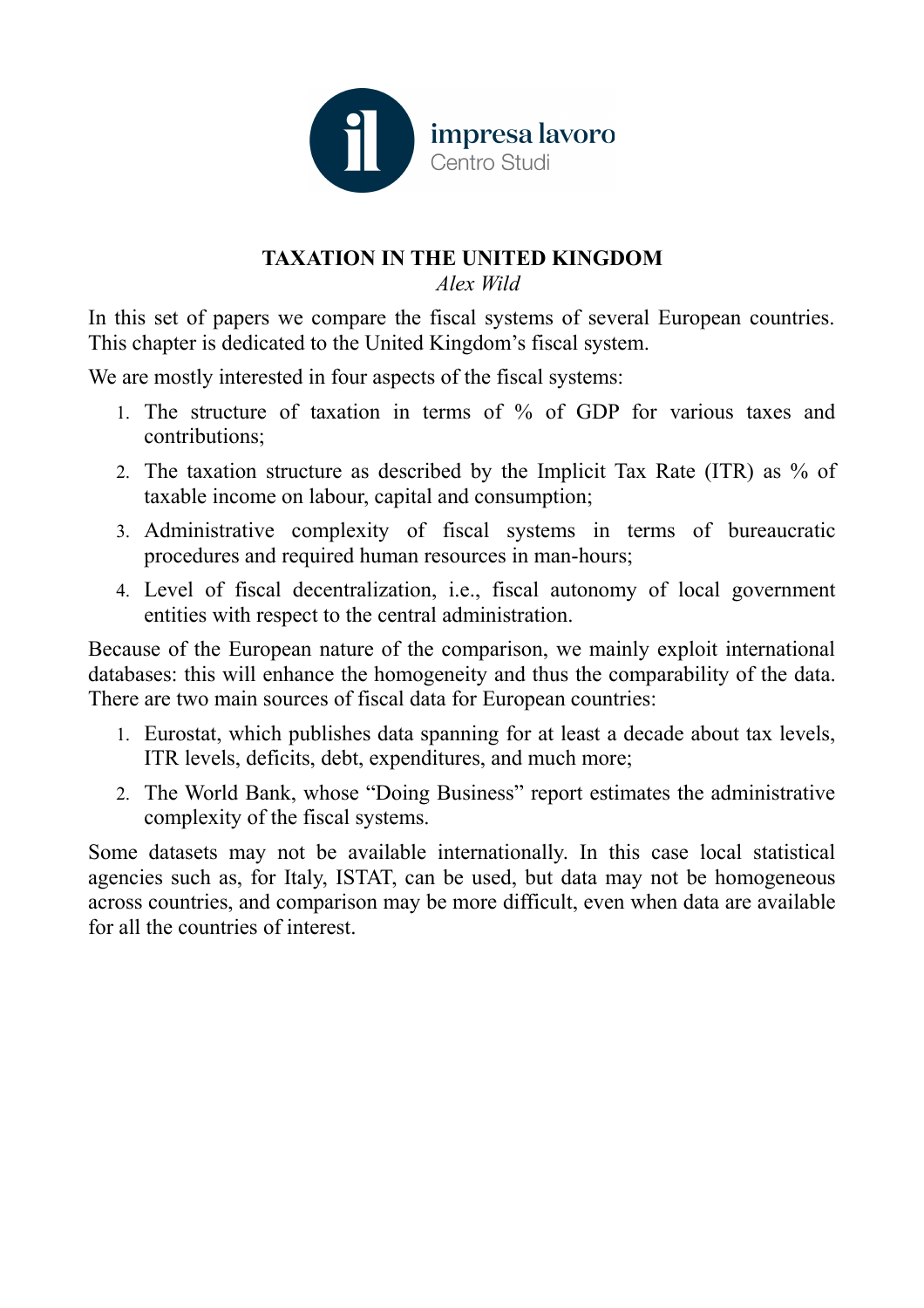

### *Introduction*

The United Kingdom is at a crossroads. With a general election in May 2015, the economy is seen by voters as the biggest issue facing the country. To eliminate the UK's stubbornly high budget deficit, the Labour Party and Liberal Democrats have spoken in favour of a combination of spending cuts and tax increases. The Conservative Party on the other hand have said the deficit will be eradicated with spending cuts alone.

None of the suggested tax increases appear to have significant revenue raising potential. The Labour Party favours a new tax on residential property and increased Corporation Tax, increased Bank Levy and an increase in the top rate of Income Tax to 50%. The Liberal Democrats also favour higher taxes on residential property, albeit in a different way.

The Conservative Party have announced significant cuts in Income Tax for lower and middle income earners by increasing thresholds.

As usual, they have all pledged to "clamp down" on tax avoidance. Additional revenues generated from such measures usually fall well short of official estimates.

On the spending front, there is little worth mentioning as the promises to "balance the books" from both major parties are almost totally devoid of detail. Indeed the Conservative Party (which has pledged the speediest fiscal contraction) has pledged to continue exempting the two largest areas of expenditure from cuts: the National Health Service and welfare benefits for pensioners.

History would suggest that there is very little potential for large increases in tax revenue. The fact that revenues have consistently remained around the 36-37% of GDP mark suggests we are at the limit of what is politically and/or economically sustainable. Spending cuts will have to do the overwhelming majority, if not all of the heavy lifting as the UK seeks to repair the public finances.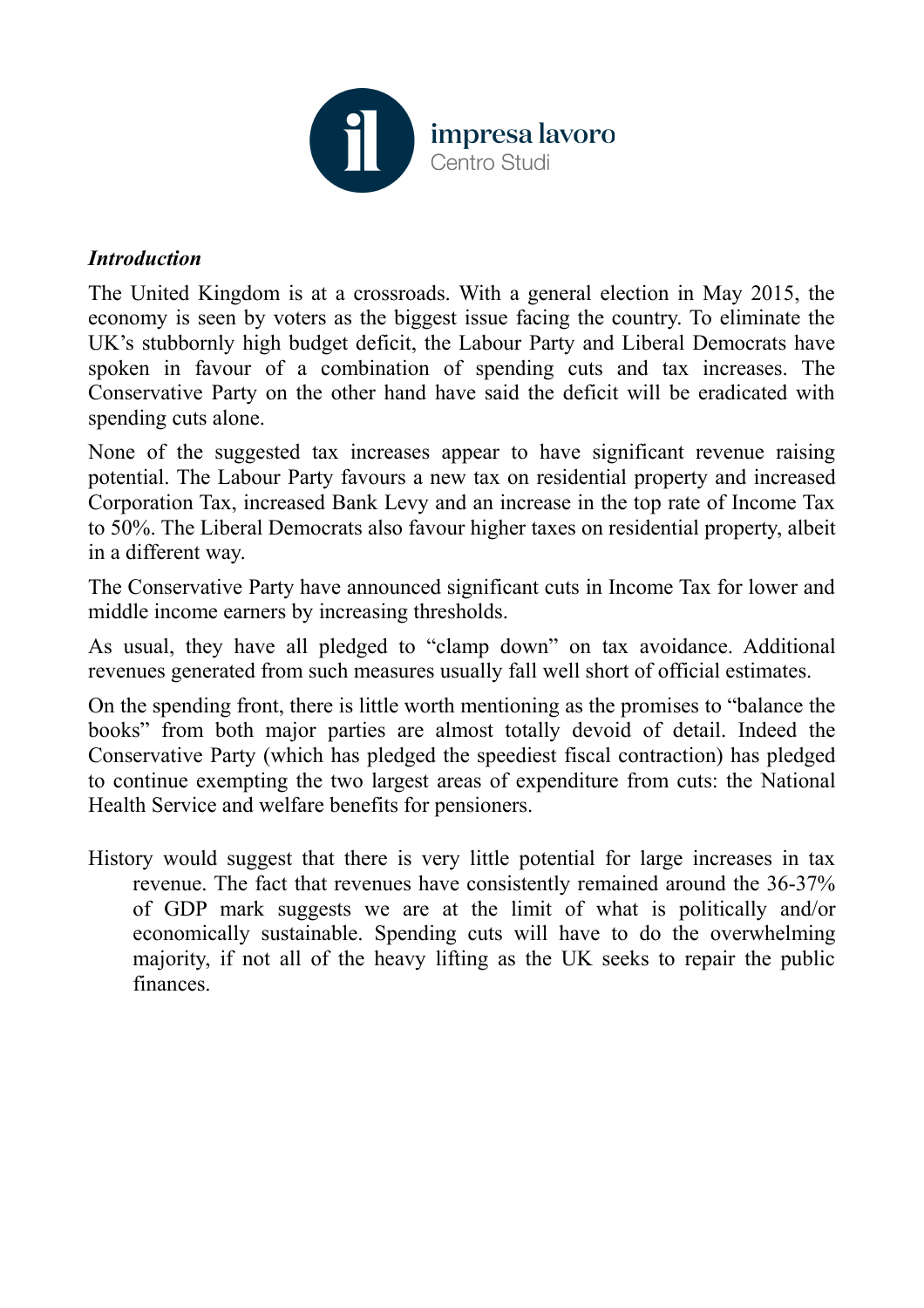

# *Level of taxation*

This section shows the total tax revenues by all levels of government in the United Kingdom compared to the average in the EU (excluding Croatia)

Figure 1 shows the tax receipts as percentage of GDP in in UK between 1995 and 2012 compared to the average (arithmetic as opposed to weighted) EU-27 level.

The UK has consistently ranked below to the EU average on this measure since 1995 although the gap has closed since 1996.

In 1996 total taxes in the UK were  $35.1\%$  compared to the EU-27 average of  $41.2 - a$ difference of 6.1 percentage points. By 2012 the same numbers were 37.3% for the UK and 40.7% for the EU  $27 - a$  3.4 percentage point difference. The closest the UK has come to the EU-27 average since 1995 came in 2008 when the difference fell to 1.6 percentage points.

During this period, receipts increased from €318bn to €717bn. In 2012 the UK was responsible for 13.6% of EU-27 government tax revenues. Only France ( $\epsilon$ 954bn) and Germany ( $\epsilon$ 1,077bn) had higher total tax receipts.

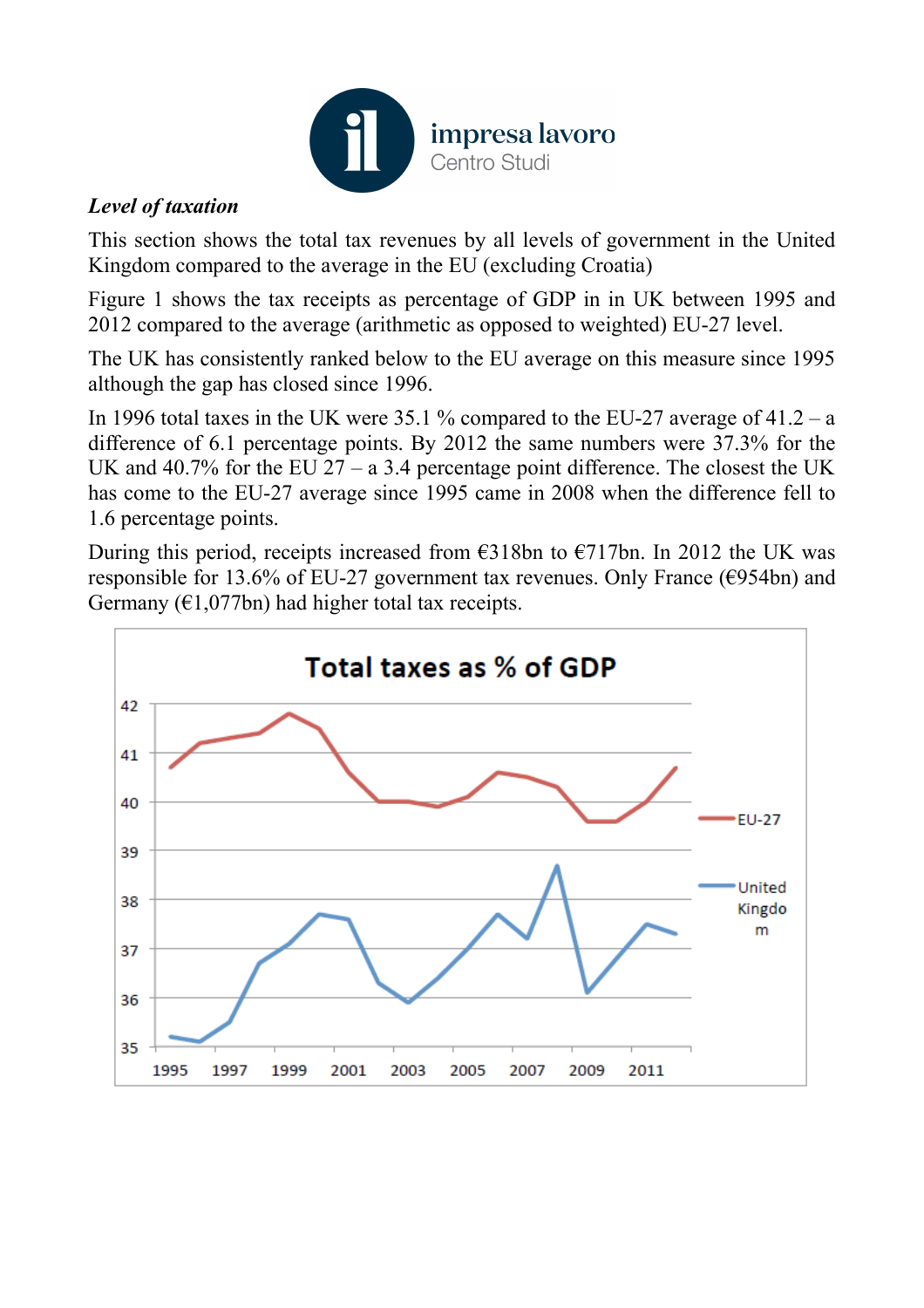

## *Value Added Tax*

Figure 2 shows VAT receipts as a percentage of GDP in the UK and in the EU-27. There are currently 3 different rates of VAT: Standard (20%), reduced (5%), and zero. Additionally some goods and services (eg. Insurance, museum admission charges) are exempt. VAT is the third largest source of revenue for the UK government behind Income Tax and National Insurance.

The reduced rate mainly applies goods like mobility aids for the elderly, smoking cessation products, energy saving materials for buildings and most significantly, electricity and gas for residential and domestic use.

Most foods (excepting those typically regarded as unhealthy) are zero rated as are books, newspapers and children's clothes.

The difference between zero-rated and exempt is that zero-rated goods or services count as taxable supplies, but VAT is not added to sale prices. Exempt goods or services are not taxable supplies and no VAT is charged.

Since its introduction, the standard rate of VAT has been between 8% and 20%. The biggest and most infamous increase came in In the run up to the 1979 election the Labour Party claimed that the Conservative Party were planning to double VAT. The Conservative shadow chancellor Geoffrey Howe and the leader of the opposition, Margaret Thatcher rigorously denied they planned to do so. At the 1979 Budget, Howe did not double VAT, but increased it from 8% to 15%.

Since Chancellor of the Exchequer George Osborne increased the standard rate of VAT to 20% in 2010, VAT receipts as a percentage of GDP have for the first time exceeded the EU-27 average for the first time in 20 years.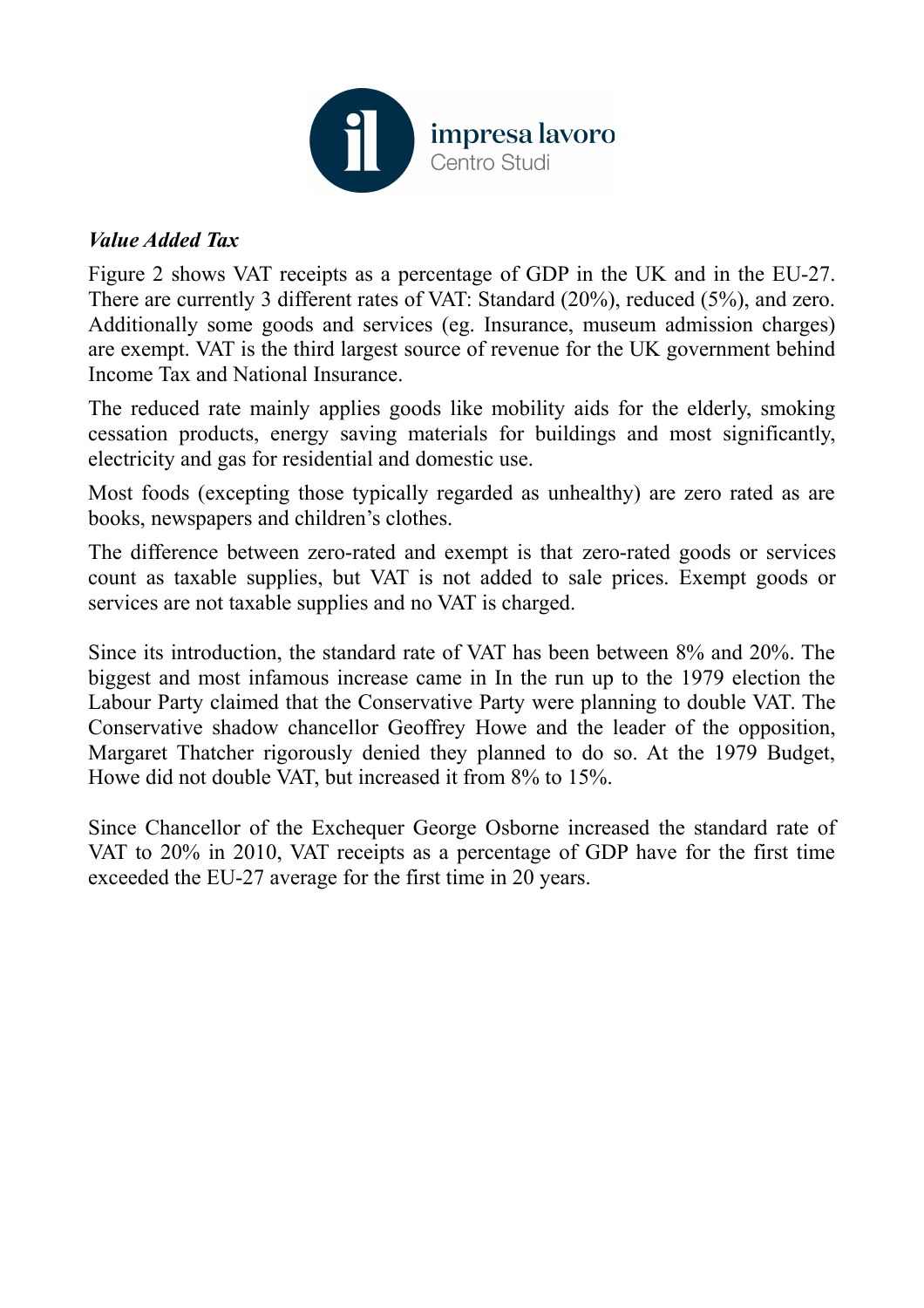



# *Income Tax*

Income Tax is the largest source of revenue for the UK government generating  $\epsilon$ 180bn in 2012. There are currently 4 rates of Income Tax: savings (10%), basic (20%), higher (40%) and additional (45%).

There is a tax-free allowance of £10,000 ( $E12,600$ ). The current government has increased this allowance significantly since 2010 when it was £6,475 ( $\epsilon$ 8,160). The additional rate has also been reduced from 50% without any noteworthy reduction in receipts from taxpayers earning more than £150,000. These rates and thresholds are shown in the table below.

| Rate                 | Threshold in 2014-<br>15 |
|----------------------|--------------------------|
| Starting rate        | for $\&0$ - $\&8,880$    |
| savings: 10%         |                          |
| Basic rate: 20%      | $$0 - $31,865$           |
| Higher rate: 40%     | £31,866 - £150,000       |
| Additional rate: 45% | Over £150,000            |

Source: http://www.hmrc.gov.uk/rates/it.htm#1b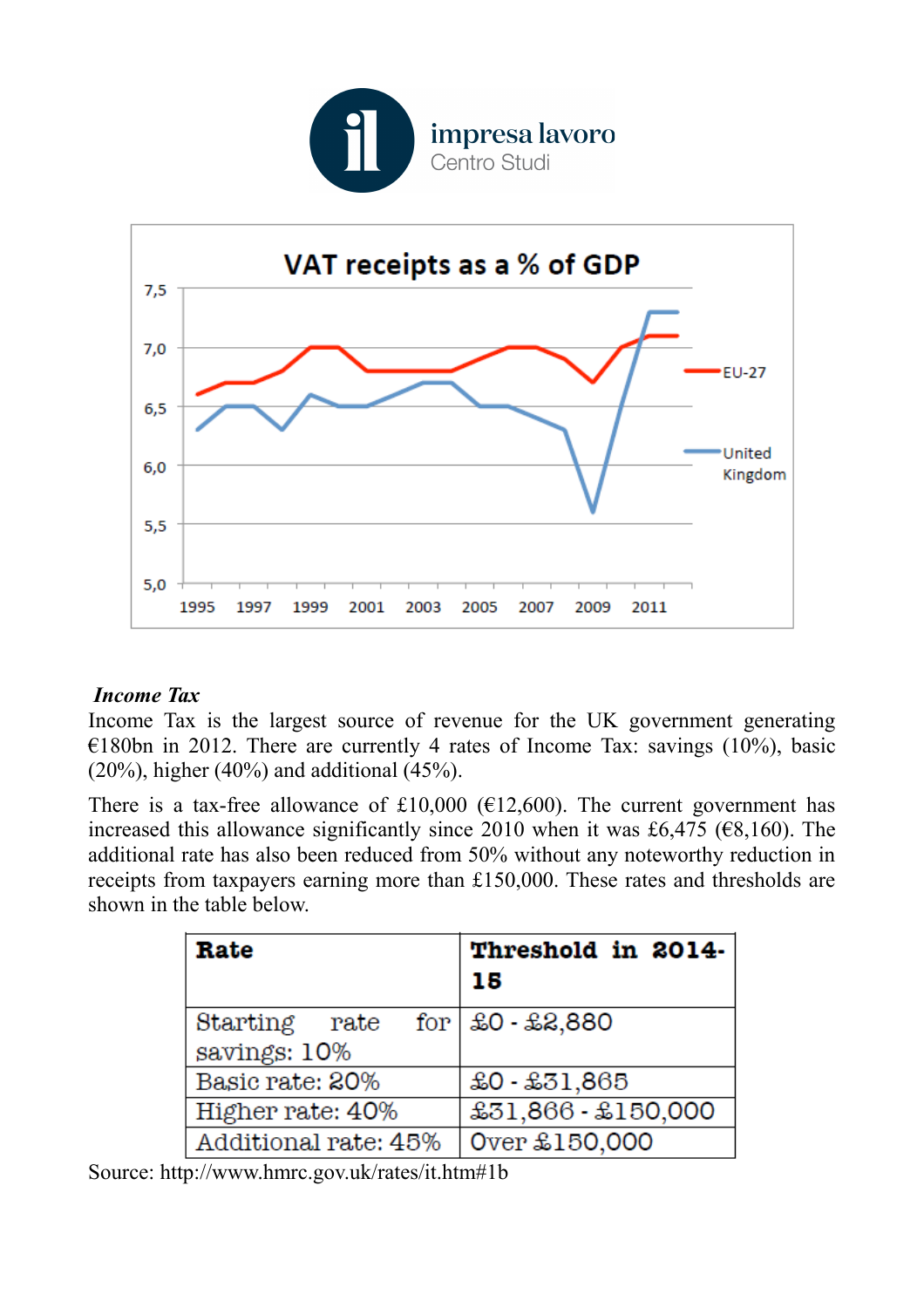

It should be noted that the thresholds refer to taxable income only. So with a tax-free allowance of £10,000, the basic rate is charged on income between £10,000 and £41,865.

This tax-free allowance is however subject to a "clawback" for individuals with incomes over £100,000 ( $E126,000$ ). For every £2 earned over £100,000, the tax-free allowance is reduced by £1. This has created effective Income Tax rates of 60% for people earning between £100,000 and £120,000 and been criticized by politically independent economic research bodies such as the Institute for Fiscal Studies (IFS)

Additionally, there are different, lower rates are charged on income from dividends:

| Income                                                                                                                                                                                                                                                                                                                                                             | Rate   |
|--------------------------------------------------------------------------------------------------------------------------------------------------------------------------------------------------------------------------------------------------------------------------------------------------------------------------------------------------------------------|--------|
| Dividend income at l                                                                                                                                                                                                                                                                                                                                               | $10\%$ |
| below the<br>$or$ and $\overline{or}$ and $\overline{or}$ and $\overline{or}$ and $\overline{or}$ and $\overline{or}$ and $\overline{or}$ and $\overline{or}$ and $\overline{or}$ and $\overline{or}$ and $\overline{or}$ and $\overline{or}$ and $\overline{or}$ and $\overline{or}$ and $\overline{or}$ and $\overline{or}$ and $\overline{or}$ and $\overline{$ |        |
| £31,865 basic rate                                                                                                                                                                                                                                                                                                                                                 |        |
| tax limit                                                                                                                                                                                                                                                                                                                                                          |        |
| Dividend income at $32.5\%$                                                                                                                                                                                                                                                                                                                                        |        |
| or below the                                                                                                                                                                                                                                                                                                                                                       |        |
| £150,000 higher                                                                                                                                                                                                                                                                                                                                                    |        |
| rate tax limit                                                                                                                                                                                                                                                                                                                                                     |        |
| Dividend income 37.5%                                                                                                                                                                                                                                                                                                                                              |        |
| above the<br>higher                                                                                                                                                                                                                                                                                                                                                |        |
| rate tax limit                                                                                                                                                                                                                                                                                                                                                     |        |

http://www.hmrc.gov.uk/taxon/uk.htm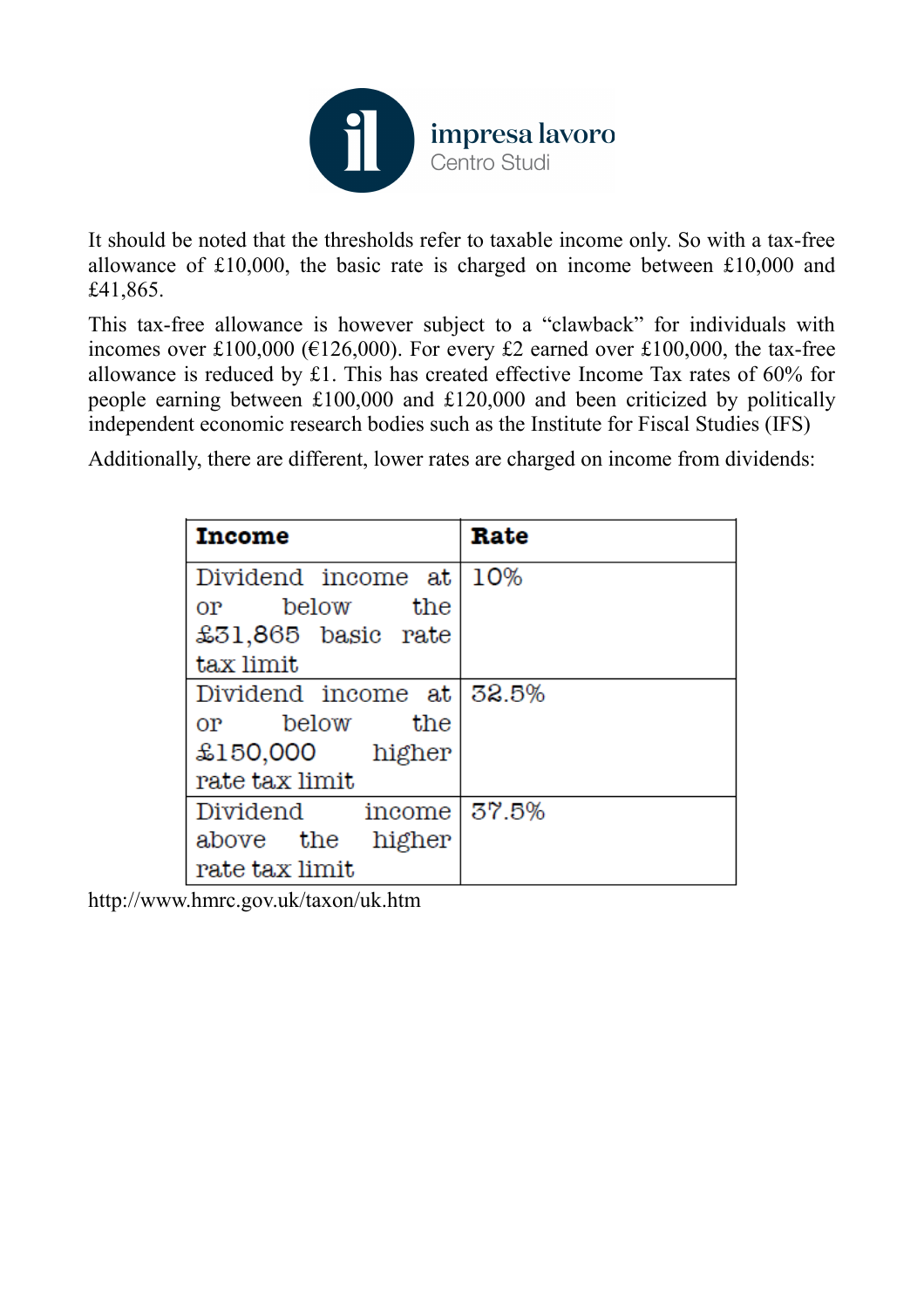

# EU-27 averages are not available from Eurostat. The chart below looks at taxes on individual or household income as a percentage of GDP for the 4 largest EU economies



#### **National Insurance**

Figure 4 shows social contributions in the UK and the EU. Contributions as percentage of GDP have increased steadily in the UK but are still significantly lower than the EU average. More is paid by employers than employees, although this distinction is purely transactional – the incidence falls on the employee.

The contributory principle which once underpinned National Insurance has now been totally eroded. National Insurance credits effectively mean that those who make no National Insurance Contributions due to maternity, sickness, unemployment etc are credited as doing such entitling people to benefits which they were previously ineligible for.

Additionally a "Lower Earnings Limit" has been introduced which entitles people earning £111 a week to a range of welfare benefits that they were previously ineligible for.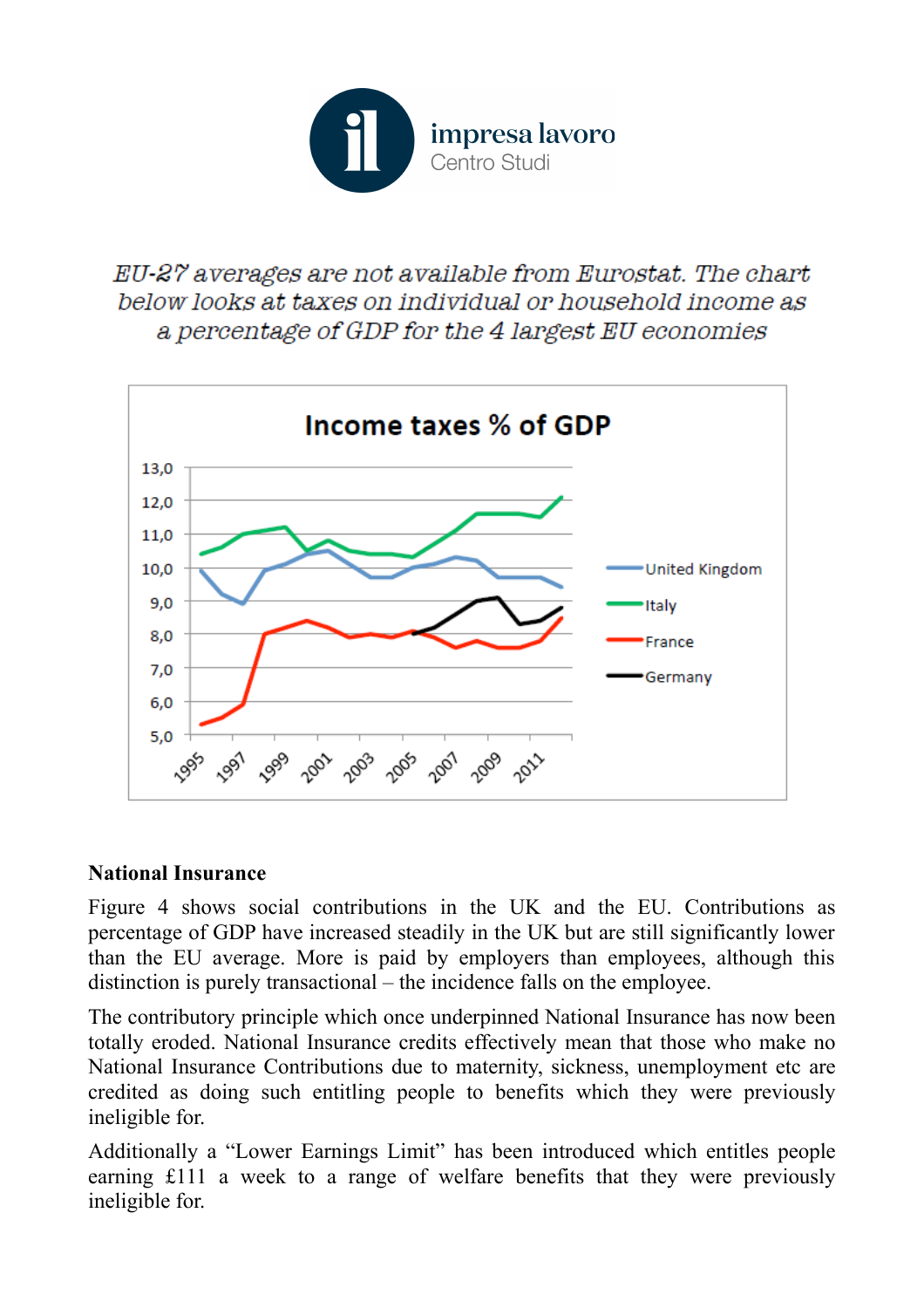

The distinction between National Insurance and Income Tax is now purely academic.

The system has also become extremely complex with myriad different rates and thresholds for different categories of workers such as certain types of fisherman, "volunteer development workers" and other.

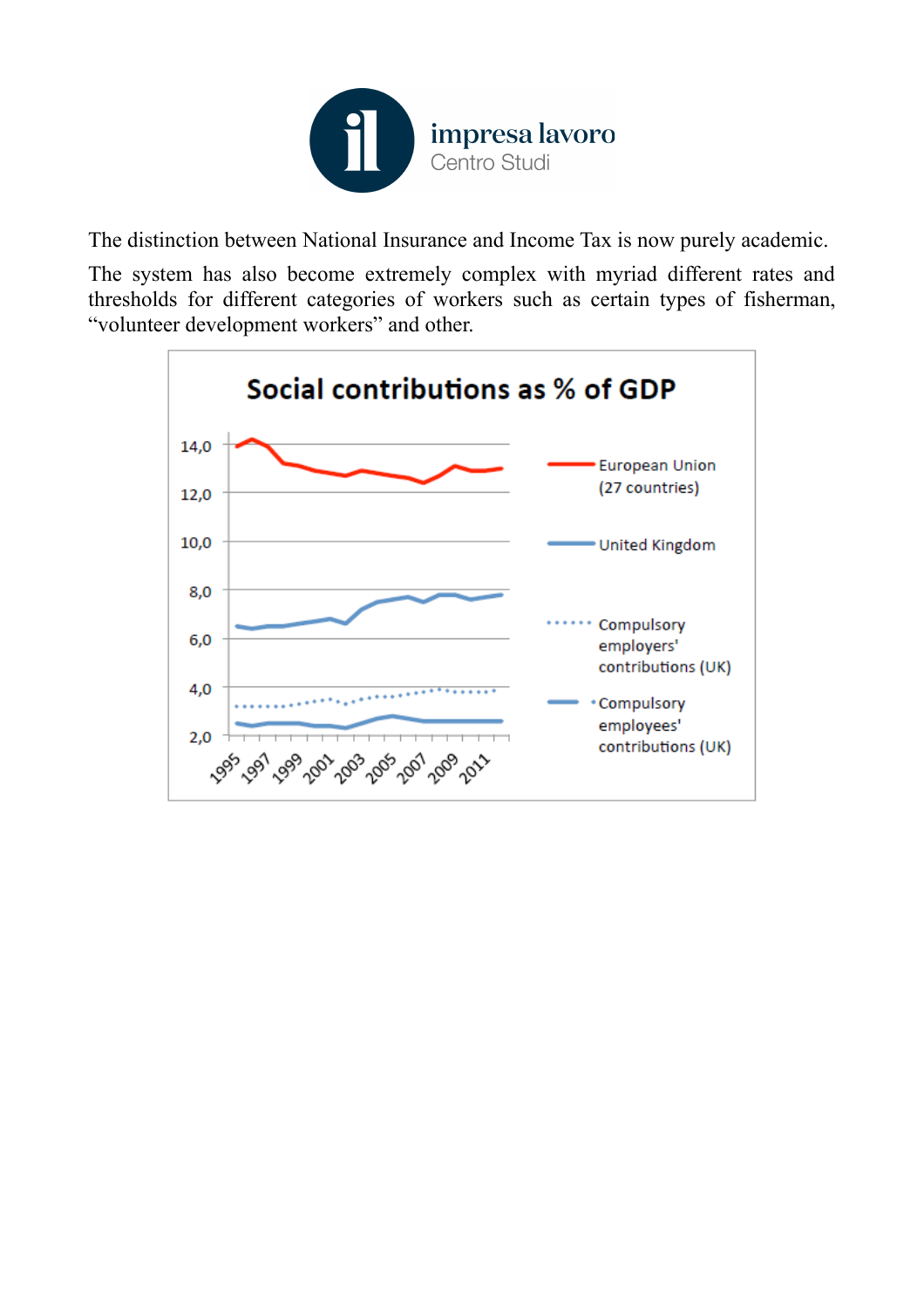

## **Corporation Tax**

Taxes on corporate income have consistently raised more as a percentage of GDP in the UK than the average for the EU-27.

The current government has reduced the headline rate of Corporation Tax from 28% to 21% with a further 1 percentage point cut coming into effect in 2015. This will also have the effect of eliminating the difference between the rate charged on small profits (currently 20% on profits of £300,000 or less) and the main rate.

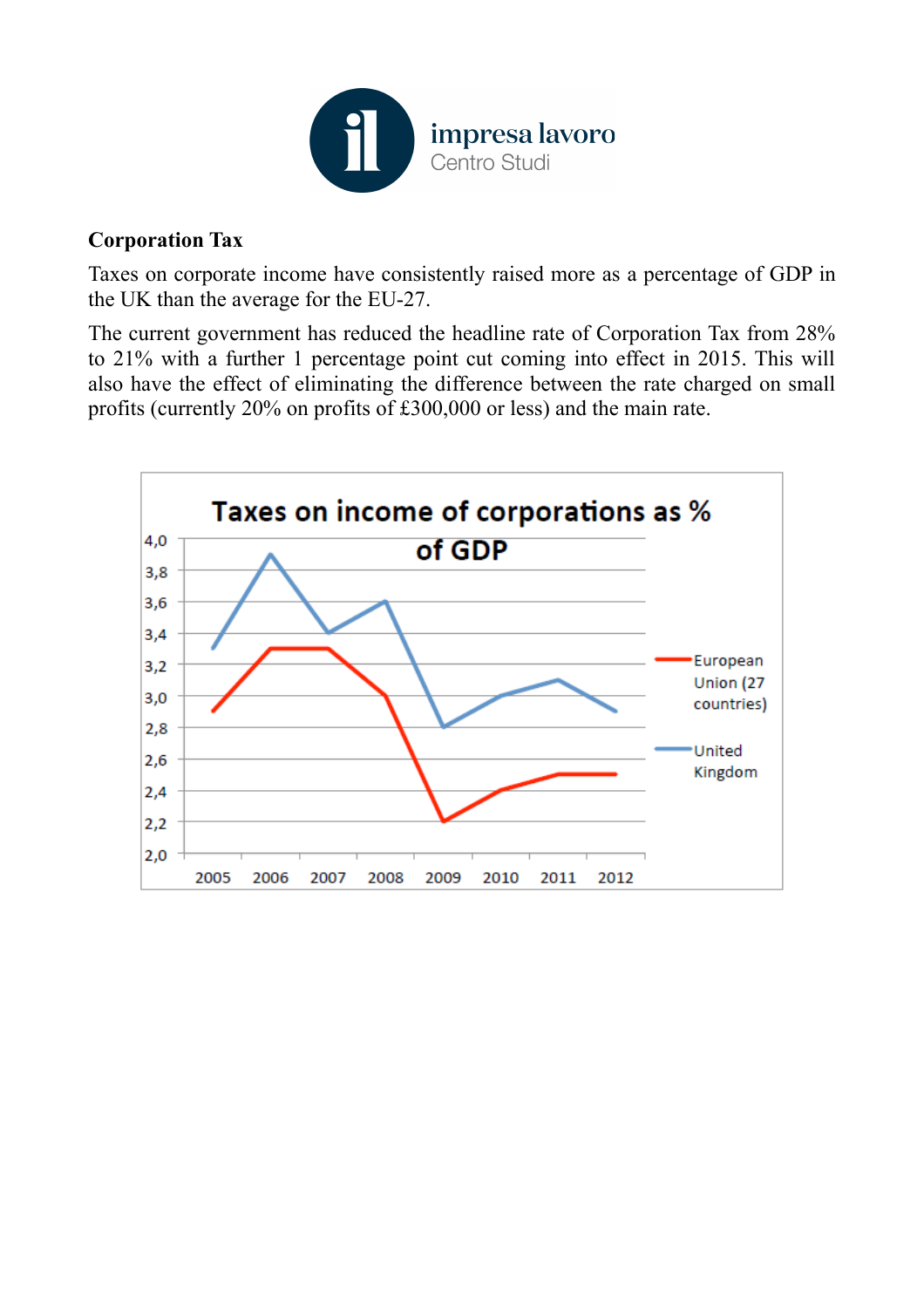

#### **Implicit tax rates**

Implicit tax rates (ITR) are provided by Eurostat for consumption, labour and capital. The relevant database is "Implicit tax rates by economic function".

Consumption ITR is the percentage of consumption expenditures which go in taxes. Labour ITR is the percentage of labour income which goes to the government. Capital ITR is the percentage of capital income which goes to the government in taxes.

Capital ITRs are further divided in capital ITR proper, business income ITR (which does not consider wealth taxes), business income ITR for corporations and business income ITR for households and self-employed.

Figures 5-7 show the implicit tax rates on consumption, labour, capital, business income, business income of corporations, and business income of households and self-employed. For capital – and related – ITR there are no average European data.



FIGURE 5 - Consumption ITR *F*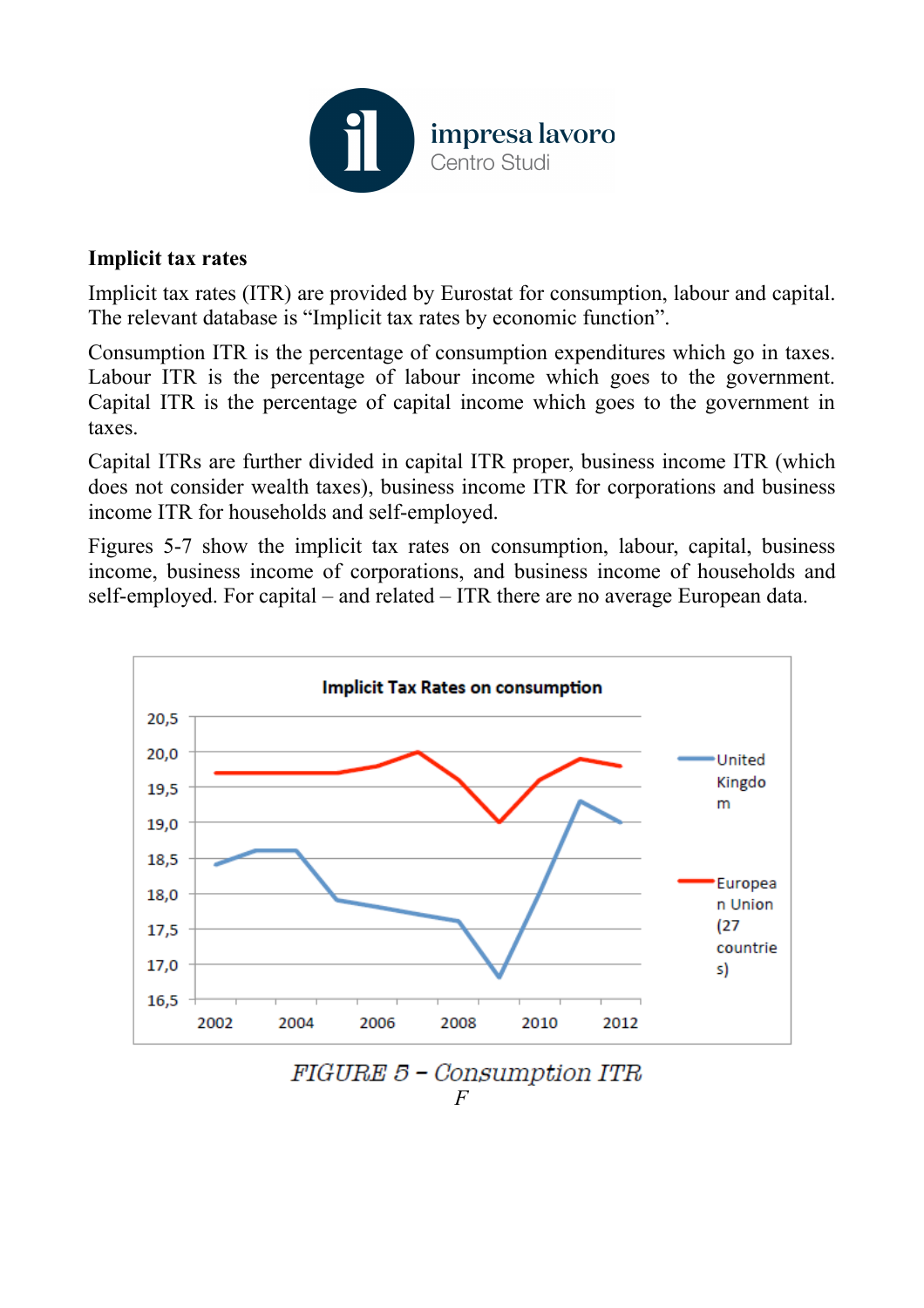

Consumption ITR is very similar to the EU average. The recent narrowing of the gap between the UK and the EU-27 can largely be attributed to the 2010 increase in the standard rate of VAT to 20%.



 $FIGURE 6$  - Labour ITR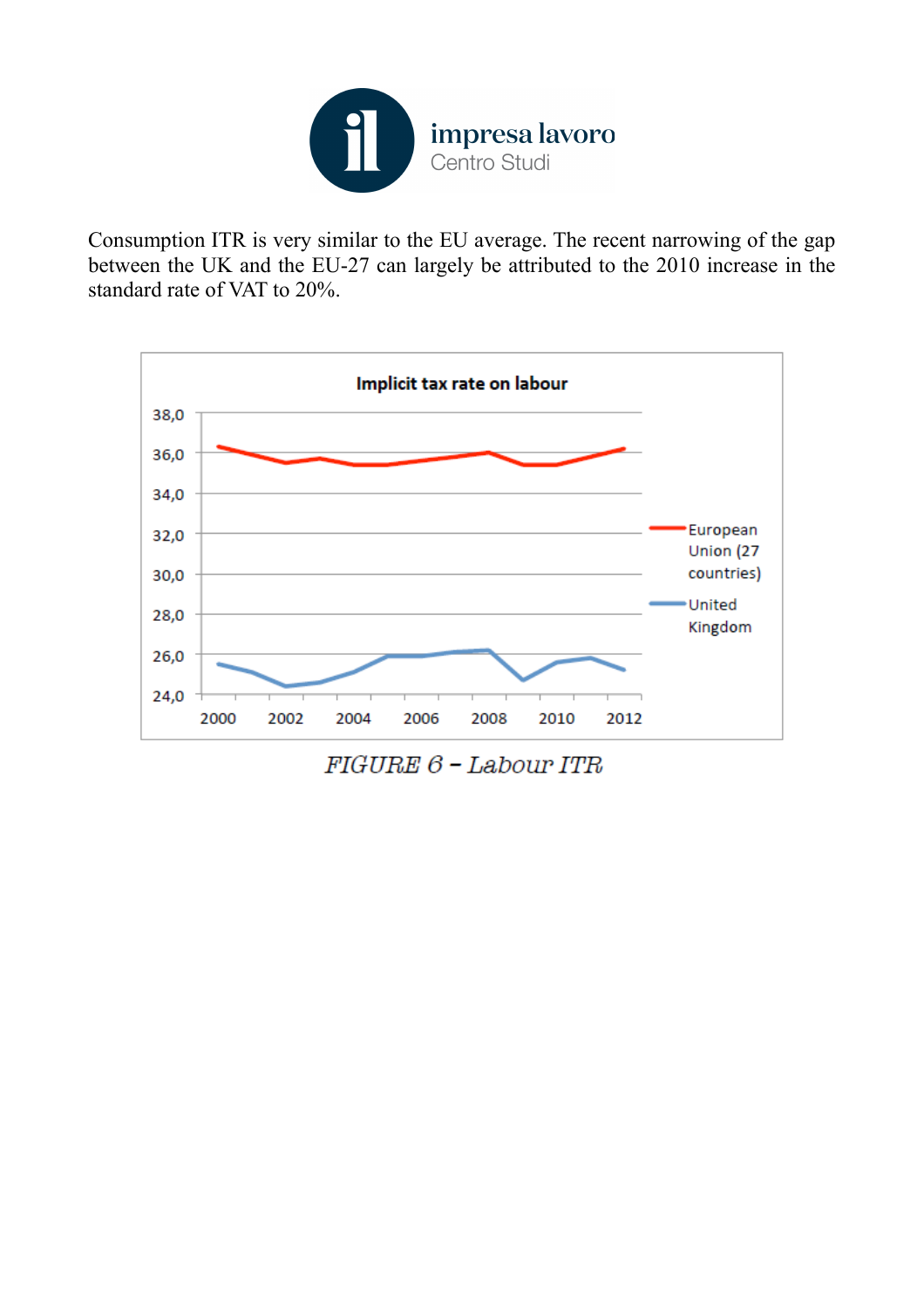

Labour ITR is significantly lower than the average for the EU-27 – with no major changes in recent time



 $FIGURE 7 - Capital ITRs$ 

Capital ITRs are some of the highest in the EU with France and Italy the only major EU economies with higher implicit rates.

# **Administrative burden of fiscal procedures**

The additional costs incurred by corporations and households because of tax receipts are not the only costs related to the fiscal systems. Paying taxes takes time, requires a certain number of administrative procedures, and may require additional resources, such as those incurred to have the services of accountants.

The table below shows the World Bank's Doing Business data for the member states of the EU concerning the "Paying Taxes" subfield.

It's clear that the UK compares favourably with other European countries on this measure, primarily due to its relatively low Corporation Tax rate. The median ranking for EU member states is 53.5.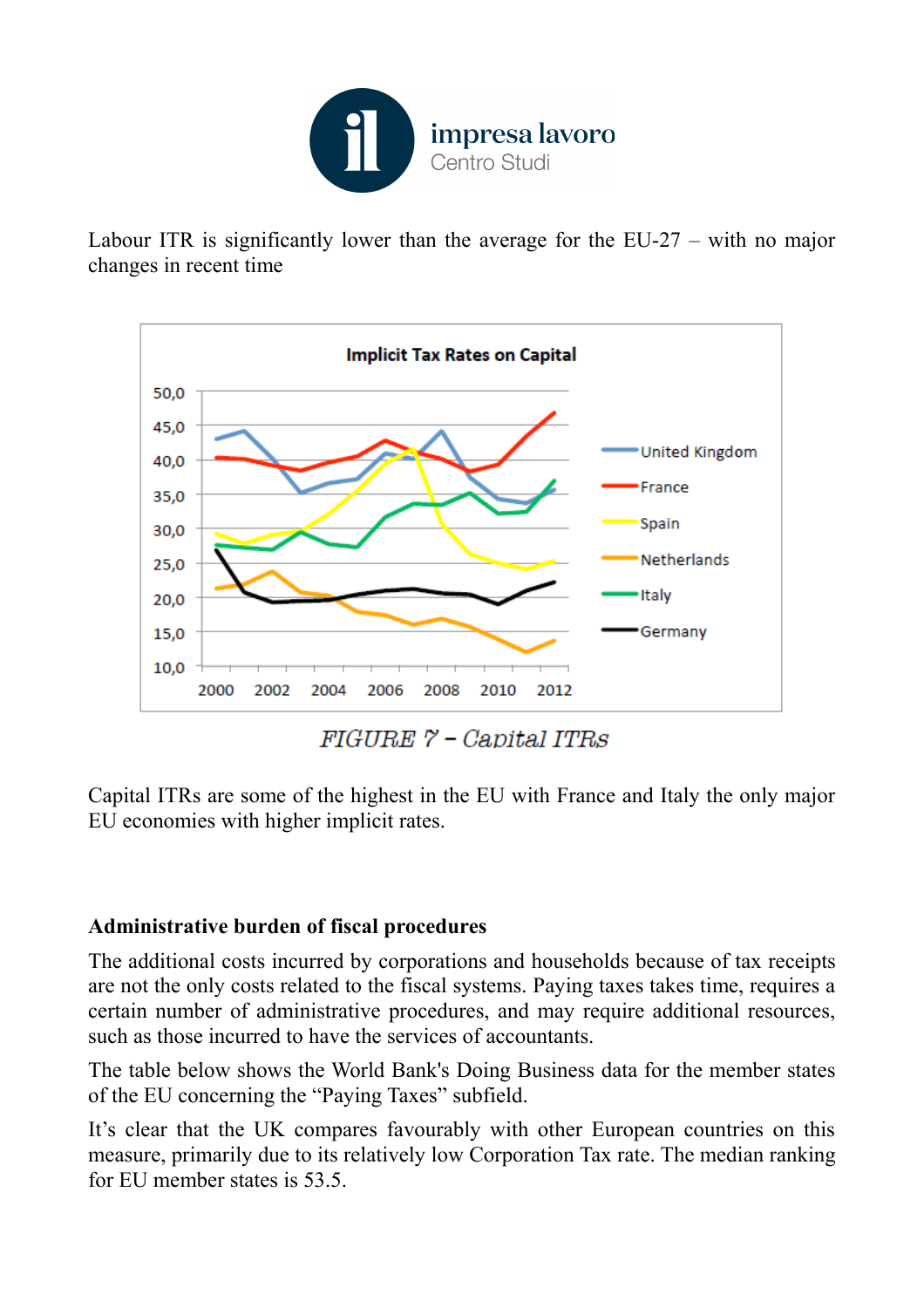

Despite performing well compared to other European countries in this index, it should be noted that Europe is far from the global "gold standard" in terms of tax simplicity.

The number of payments is eight: one profit tax (Corporation Tax), one labour tax on the employer (National Insurance contributions) and six other taxes including VAT, Business Rates, Landfill Tax, Vehicle Excise Duty, Insurance Premium Tax and Fuel Duty.

United Kingdom, however it varies where you are in the country:

- Central government
- Devolved governments for Wales, Scotland and Northern Ireland. This level has power over areas such as transport, health, housing and agriculture. These governments do not have taxation powers and are dependent on grants from central government.
- Local Authorities, commonly referred to as "councils." These are further divided as explained below:
	- o County councils (upper tier authorities). Responsibilities include education, waste management and social services.
	- o District, borough or city councils. Each county council contains a number of smaller, lower tier authorities. Responsibilities include revenue collection, waste collection and housing.

In some parts of the country, there's just 1 tier of local government providing all the local services:

- o unitary authorities
- o metropolitan boroughs

In London:

- o The Greater London Authority (upper tier authority). Responsibilities include policing, transport and fire.
- o London Boroughs (lower tier authorities). Responsibilities include education, social services, revenue collection and planning.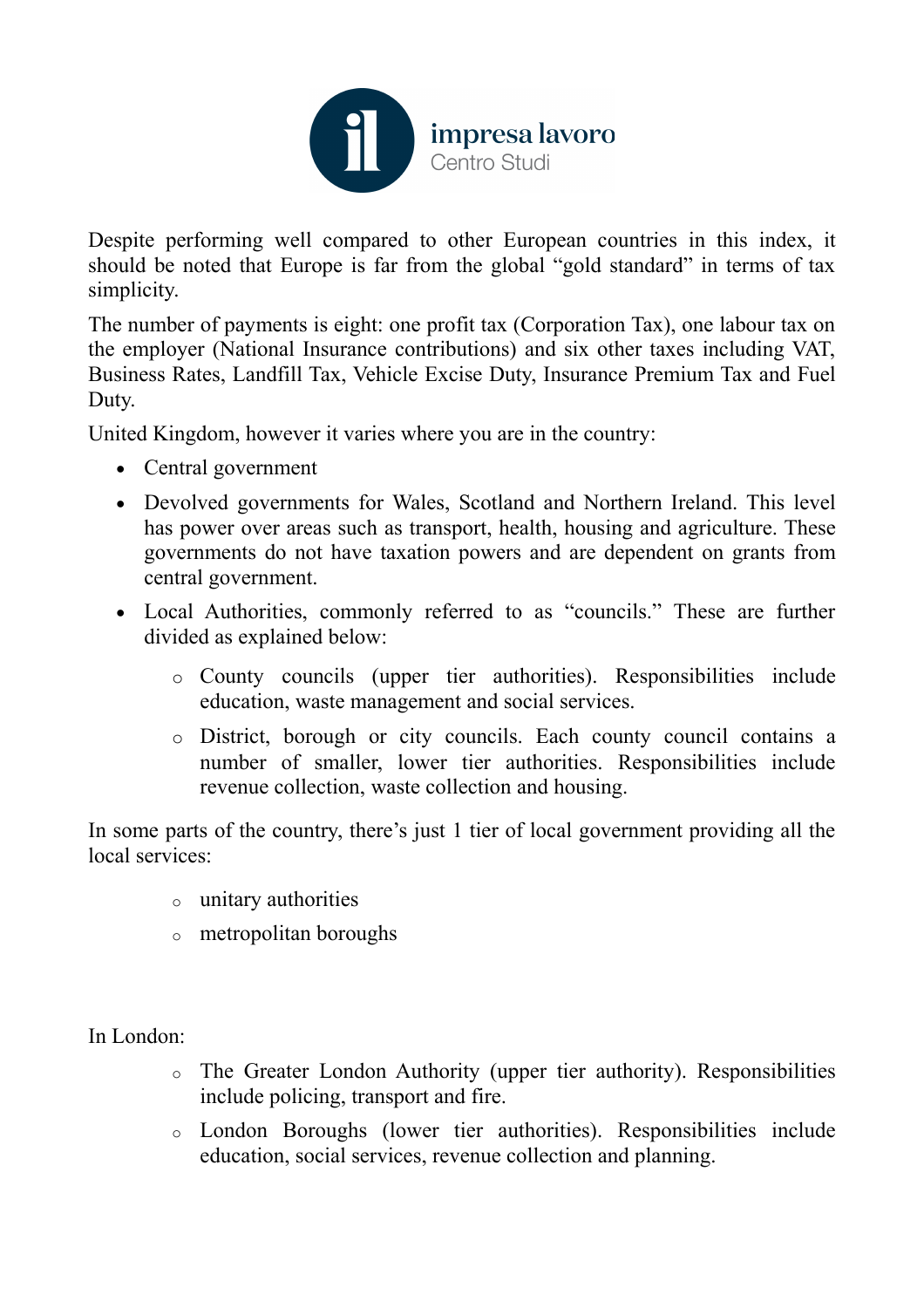

Local government is heavily dependent on central government transfers. Councils' only significant revenue stream is Council Tax – an annual levy on residential properties based on 1991 valuations. Typically this only accounts for around onethird of local authorities' revenues.

The chart below shows the UK's "fiscal autonomy index" compared to the Eurozone 17.